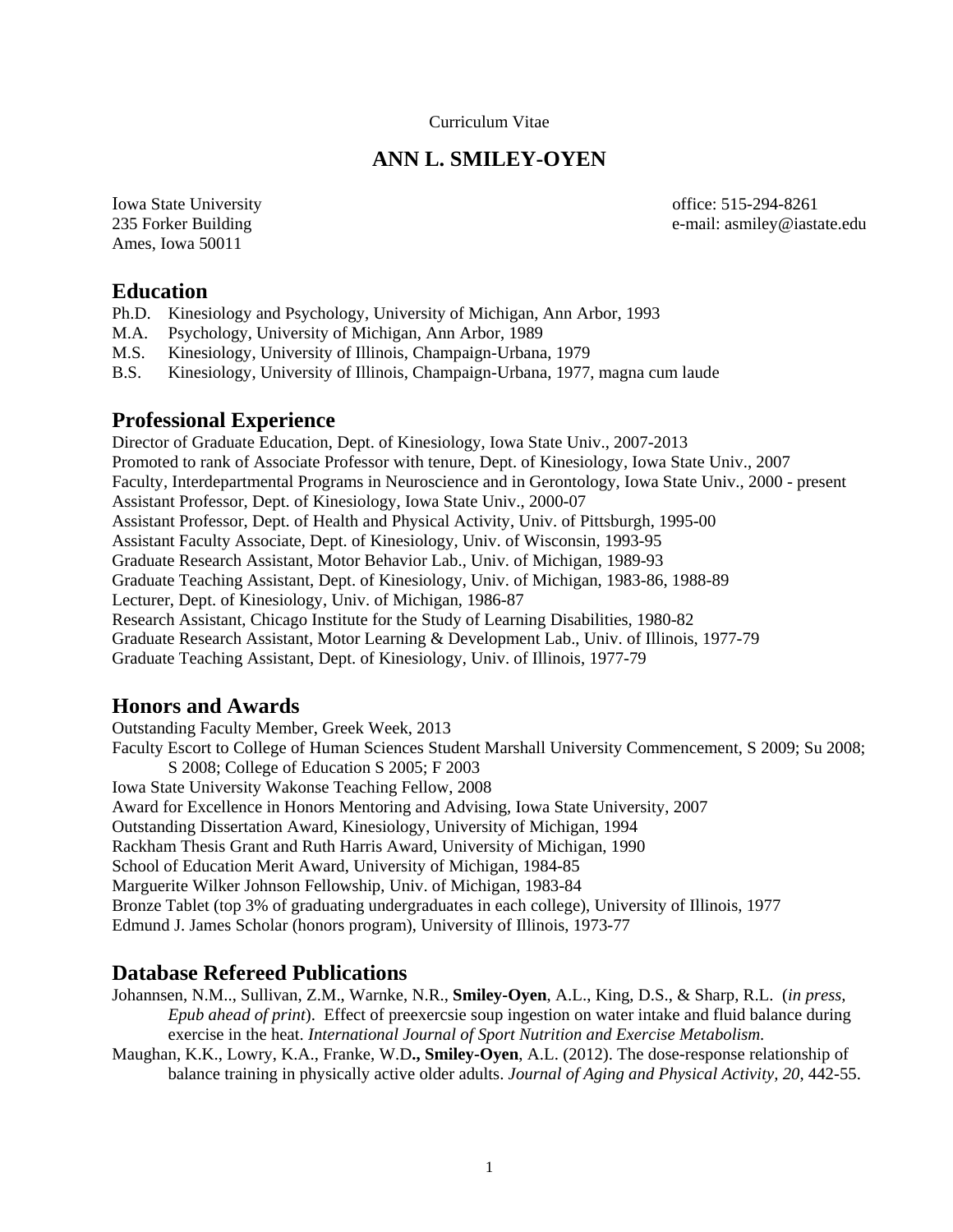#### **Database Refereed Publications cont.**

- **Smiley-Oyen**, A.L., Hall, SA, Lowry, KA. & Kerr, J.R. (2012). Effects of extensive practice on bradykinesia in Parkinson's disease: improvement, retention and transfer. *Motor Control*, *16*, 1-18.
- Lowry, K.A., Lokenvitz, N., & **Smiley-Oyen**, A.L. (2012). Age- and speed-related differences in harmonic ratios during walking. *Gait & Posture, 35*, 272-276.
- Lowry, K.A., Carrel, A.J., McIlrath J.M., & **Smiley-Oyen**, A.L. (2010). The use of harmonic ratios to examine the effect of cueing strategies on gait stability in persons with Parkinson's disease. *Archives of Physical Medicine and Rehabilitation, 91,*632-638.
- Lowry, K.A., **Smiley-Oyen,** A.L., Carrel, A.J. & Kerr, J.R. (2009). Walking stability using harmonic ratios in persons with Parkinson's disease**.** *Movement Disorders, 24*, 261-267*.*
- **Smiley-Oyen,** A.L., Lowry, K.A., Francoise, S.J., Kohut, M.L., & Ekkekakis, E. (2008). Exercise, fitness, and neurocognitive function in older adults: The "selective improvement" and "cardiovascular fitness" hypotheses. *Annals of Behavioral Medicine*, *36*, 280-291.
- **Smiley-Oyen,** A.L., Lowry, K.A., & Kerr, J.R. (2007). Planning and control of sequential rapid aiming in adults with Parkinson's disease. *Journal of Motor Behavior*, *39*, 103-114*.*
- **Smiley-Oyen,** A.L., Lowry, K.A., & Emerson, Q.R. (2006). Learning and retention of movement sequences in Parkinson's disease. *Movement Disorders*, *21*, 1078-1087*.*
- Rand, M.K., **Smiley-Oyen,** A.L., Shimansky, Y.P., Bloedel, J.R., & Stelmach, G.E. (2006). Control of aperture closure during reach-to-grasp movements in Parkinson's disease. *Experimental Brain Research*, *168*, 131-142.
- Wells, C.L., **Smiley-Oyen,** A.L., & Dauber, J.H. (2005). Psychomotor performance in lung transplant recipients: Simple reaction time. *Journal of Heart and Lung Transplantation, 24*, 282-288.
- Steinhauer, K., Grayhack, J.P., **Smiley-Oyen,** A.L., Shaiman, S., & McNeil, M.R. (2004). The relationship among voice onset, voice quality, and fundamental frequency: A dynamical perspective. *Journal of Voice, 18,* 432-442.
- **Smiley-Oyen,** A.L., Worringham, C.J. & Cross, C.L. (2003). Motor learning processes in a movementscaling task in Parkinson's disease and Olivopontocerebellar Atrophy. *Experimental Brain Research, 152,* 453-465.
- **Smiley-Oyen,** A.L., Cheng, H-Y., Latt, D. & Redfern, M. (2002). Adaptation of vibration-induced postural sway in individuals with Parkinson's disease. *Gait & Posture, 16,* 188-197.
- **Smiley-Oyen,** A.L., Worringham, C.J., & Cross, C.L. (2002). Practice effects in 3-dimensional sequential rapid aiming in Parkinson's disease. *Movement Disorders, 17,* 1196-1204.
- **Smiley-Oyen,** A.L. & Worringham, C.J. (2001). Peripheral constraints versus online programming in rapid aimed sequential movements. *Acta Psychologica, 108,* 219-245.
- **Smiley-Oyen,** A.L. & Worringham, C.J. (1996). Distribution of programming in a rapid aimed sequential movement. *Quarterly Journal of Experimental Psychology, 49A*, 379-397.
- Todor, J.I. & **Smiley-Oyen,** A.L. (1987). Force modulation as a source of hand differences in rapid finger tapping. *Acta Psychologica, 65*, 65-73.

### **Refereed Professional Paper**

Clark, J.E., Getchell, N., **Smiley-Oyen,** A.L. & Whitall, J. (2005). Developmental coordination disorder: Issues, identification and intervention. *J of Physical Education, Recreation and Dance, 76*, 49-53.

### **Book Chapters**

- Worringham, C.J., **Smiley-Oyen,** A.L., & Cross, C.L. (1996). A review: The neurological basis of motor learning. In H. Zelaznik (Ed.), *Advances in Motor Learning and Control.* Champaign, IL: Human Kinetics.
- Todor, J.I. & **Smiley,** A.L. (1985). Performance differences between the hands: Implications for studying disruption to limb praxis. In E.A. Roy (Ed.), *Neuropsychological Studies of Apraxia and Related Disorders*, New York: North-Holland Publishing Company.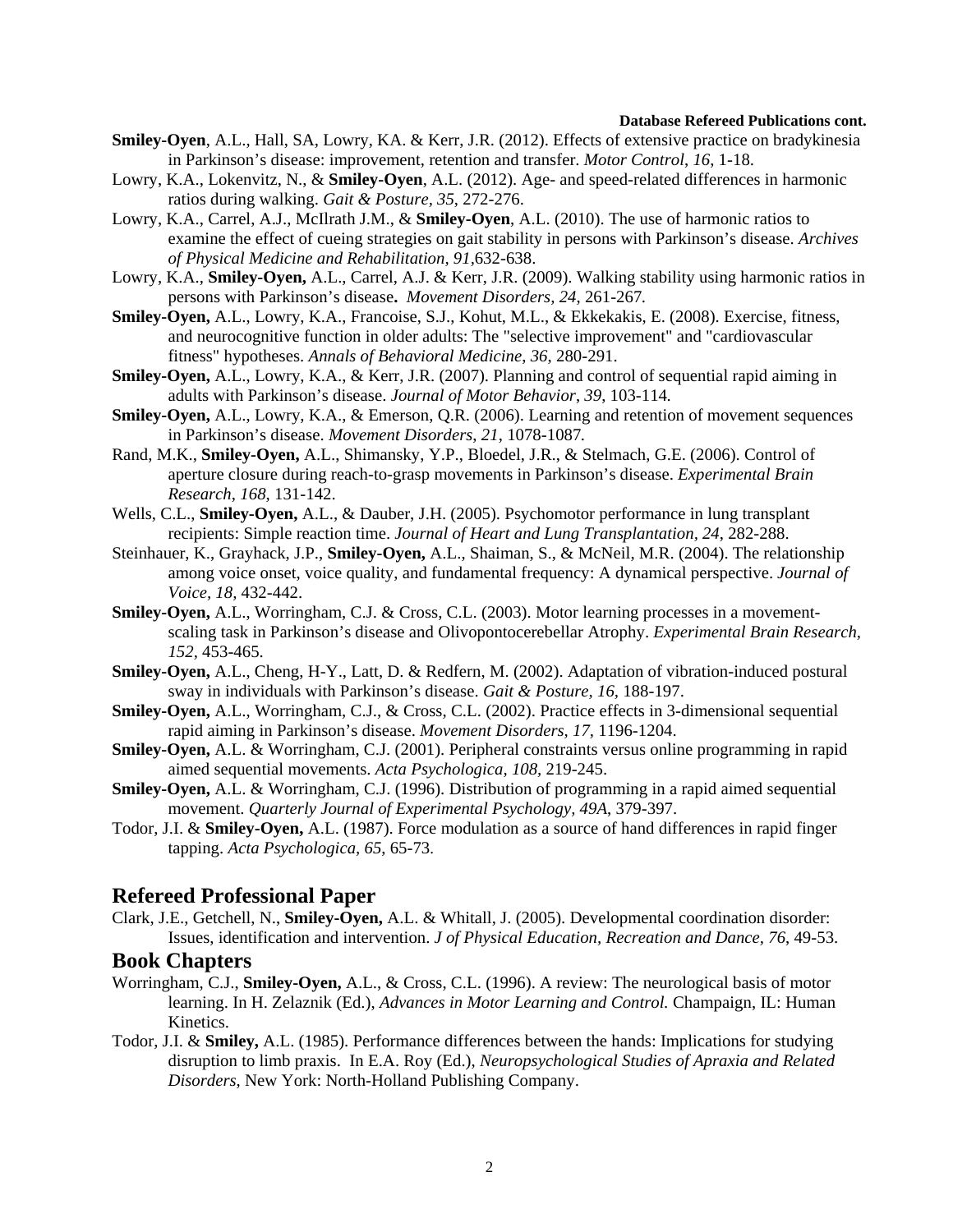# **Funded Grants**

- **Smiley-Oyen,** A.L. (PI). Enhancing Quality of Teaching/Learning in Transition from Lecture/Lab to Large Lecture-only Format, College of Human Sciences Grants for Innovative Teaching Initiatives, \$14,938, *12/1/10 – 12/31/12*.
- **Smiley-Oyen**, A.L. (PI). Establishing a Clinical Gait Assessment Program. College of Human Sciences Entrepreneurial Program Initiative, \$45,000, *7/1/07-6/30/12*.
- **Smiley-Oyen**, A.L. (PI). The Effect of Exercise on Cognitive Processing in Older Adults, University Research Grant, \$17,976, *7/1/03-6/30/04*.
- **Smiley-Oyen**, A.L. (PI) & Bloedel, J.R. (co-investigator). Motor Learning and Transfer in Parkinson's disease and cerebellar dysfunction. National Institute of Neurological Disorders and Stroke (5 R21 NS43733-02), \$146,000, *2/1/02 – 1/31/05.*
- Bloedel, J.R. (PI) & **Smiley-Oyen**, A.L. (co-investigator). Cerebellar Dysfunction and Reach-to-Grasp. National Institute of Neurological Disorders and Stroke (1 RO1 NS36752), \$81,000, *9/7/98 – 4/3/05*. (Smiley-Oyen joined as co-investigator in 2000.)
- **Smiley-Oyen**, A.L. (PI). Bimanual Control in Children with Developmental Dyslexia, School of Education Faculty Research Fund, \$2998, 1999-2000.
- **Smiley-Oyen**, A.L. & Gallagher, J.D. Balance control strategies in locomotion. Office of the Provost Research Instrumentation Program, \$17,948, 1997.

# **Refereed Symposia**

- Vazou, S. & **Smiley-Oyen**, A. (2013). Integrating Physical Activity with Academics: Helping Overweight Children Catch Two Birds with One Stone. Symposium conducted at the meeting of the North American Society for the Psychology of Sport and Physical Activity, *Journal of Sport & Exercise Psychology, 25*, S9.
- **Smiley-Oyen,** A.L., Lowry, K.A., & Bloedel, J.R. (2006). Motor learning and retention after extensive practice in people with Parkinson's disease (Abstract). Symposium conducted at the meeting of the North American Society for the Psychology of Sport and Physical Activity, *Journal of Sport & Exercise Psychology, 28*, S7.
- Clark, J.E., **Smiley-Oyen,** A.L., & Whitall, J. (2004, April). *Developmental Coordination Disorder (DCD): Identification, Issues and Interventions*. Symposium conducted at the meeting of the American Alliance for Health, Physical Education, Recreation and Dance, New Orleans, LA.
- **Smiley-Oyen,** A.L., Gallagher, J.D., Bobish, T. & Sanders, K**.** (2003). Visuomotor and temporal bimanual coordination in children with Developmental Coordination Disorder. (Abstract). Symposium conducted at the meeting of the North American Society for the Psychology of Sport and Physical Activity, *Journal of Sport and Exercise Psychology, 25*, S9.

## **Invited Presentations**

- **Smiley-Oyen**, A.L. *Learning and Retention of Four Motor Skills in Parkinson's Disease after Extensive Practice.* Motor Behavior Seminar, Department of Health and Kinesiology, Purdue University, 2006.
- **Smiley-Oyen**, A.L. *On-line Programming of a Sequential Rapid Aiming Movement.* Cognitive Psychology Seminar, Department of Psychology, Pennsylvania State University, 1997.

## **Refereed Presentations (since 2002)**

Lowry, K, Thompson, L, Nasheim, J, Kirk, S, **Smiley-Oyen** A. (2013). Dual-task walking: the impact of complexity and cognitive domain. *Platform presentation at the conference of the American Physical Therapy Association Combined Sections Meeting*, San Diego, CA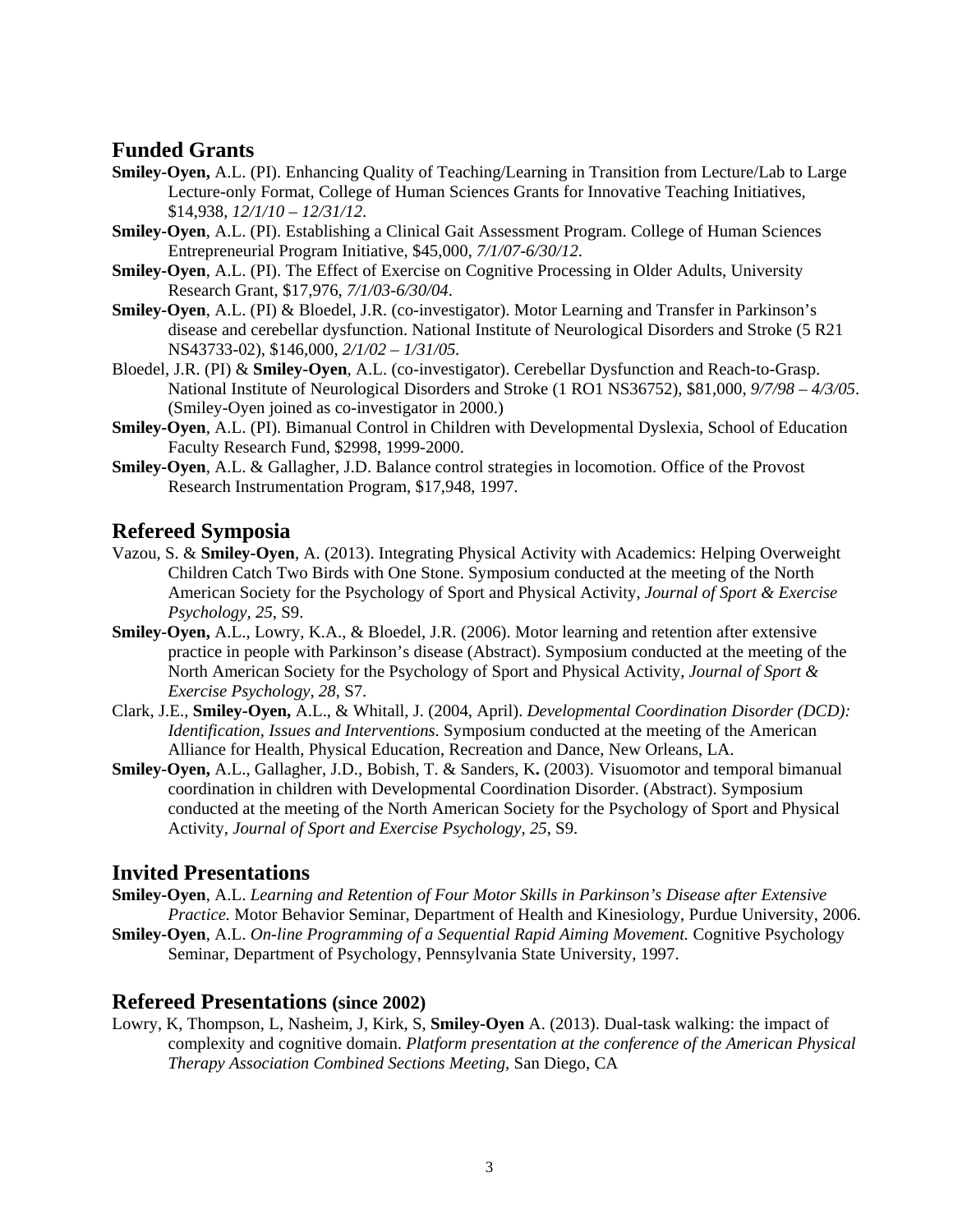#### **Refereed Presentations cont.**

- Lowry, K., Swanson, K, Chatterjee, S, Perera S, Brach J, VanSwearingen J, **Smiley-Oyen** A.L. (2012). Agerelated differences in harmonic ratios during narrow base walking. Poster session for the Conference of the International Society of Posture & Gait Research, Trondheim, Norway.
- Lowry K., Swanson K, Chatterjee S, Perera S, Brach J, VanSwearingen J, **Smiley-Oyen** A.L. (2012). Agerelated differences in walking skill: the effect of narrow base walking. Presidential poster session of the Annual Conference of the American Geriatrics Society, Seattle, WA.
- **Smiley-Oyen, A.L**., Maughan, K.K., Lowry, K.A. & Franke, W.D. (2011). The dose-response relationship of balance training in physically active older adults (Abstract). Poster session presented at the meeting of the North American Society for the Psychology of Sport and Physical Activity, *Supplement to Journal of Sport and Exercise Psychology.*
- Parker, J.K., Miguel, H.D. & **Smiley-Oyen, A.L.** (2011). Prefrontal Oxygenation during Executive Tasks in DCD and ADHD. Poster session presented at DCD IX International Conference, Laussanne, Switzerland.
- Miguel, H.D. Parker, J.K. & **Smiley-Oyen, A.L.** (2011). Online Control of Handwriting in Children with DCD. Poster session presented at DCD IX International Conference, Laussanne, Switzerland.
- Bobish, T.P., **Smiley-Oyen, A.L**. & Gallagher, J.D. (2009). Rhythmic Bimanual Performance in Children with Developmental Coordination Disorder. Poster session presented at the DCD VIII International Conference, Baltimore, MD.
- Lowry, K.A., Carrel, A.J., McIlrath, J.M. & **Smiley-Oyen, A.L.** (2009). The use of harmonic ratios to examine the effect of cueing strategies on gait stability in persons with Parkinson's disease. Poster session presented at the Annual Conference and Exposition of the American Physical Therapy Association, Baltimore, MD.
- **Smiley-Oyen**, A.L., Ekkekakis, P., Lowry, K.A., Francois, S.J. & Kohut, M.L. (2008). Exercise, fitness, and neurocognitive function in older adults: The "selective improvement" and "cardiovascular fitness" hypotheses (Abstract). Poster session presented at the meeting of the North American Society for the Psychology of Sport and Physical Activity, *Supplement to Journal of Sport and Exercise Psychology.*
- Lowry, K.A., Kerr, J.R. & **Smiley-Oyen**, A.L. (2007). Age-Related differences in walking stability at different speeds. (Abstract). Poster session presented at the meeting of the North American Society for the Psychology of Sport and Physical Activity, *Supplement to Journal of Sport and Exercise Psychology.*
- Lowry, K.A., **Smiley-Oyen**, A.L., & Kerr, J. (2007). Age-related differences in walking stability at different speeds: Harmonic ratios and spatiotemporal variables. Poster session presented at the meeting of the International Society for Posture & Gait Research, Burlington, VT.
- **Smiley-Oyen,** A.L., Lowry, K.A., & Emerson, Q.R. (2006). Learning and retention of movement sequences in Parkinson's disease (Abstract). Poster session presented at the meeting of the North American Society for the Psychology of Sport and Physical Activity, *Supplement to Journal of Sport and Exercise Psychology, 28*, S170.
- **Smiley-Oyen,** A.L., Lowry, K.A., & Hall, S.A. (2005). *Changes in Rapid Aiming with Practice in People with Parkinson's Disease*. Poster session presented at Progress in Motor Control V, University Park, PA.
- **Smiley-Oyen,** A.L., Lowry, K.A., & Kerr, J.R. (2005). Planning and control of sequential rapid aiming in Parkinson's disease and older adults (Abstract). Paper presented at the meeting of the North American Society for the Psychology of Sport and Physical Activity, *Supplement to Journal of Sport and Exercise Psychology, 27,* S142.
- Mokgothu, C.J., Gallagher, J.D., & **Smiley-Oyen,** A.L. (2005). Relationship between physical fitness and cognitive function in older adults living in Botswana (Abstract). Poster session presented at the meeting of the North American Society for the Psychology of Sport and Physical Activity, *Supplement to Journal of Sport and Exercise Psychology, 27,* S108.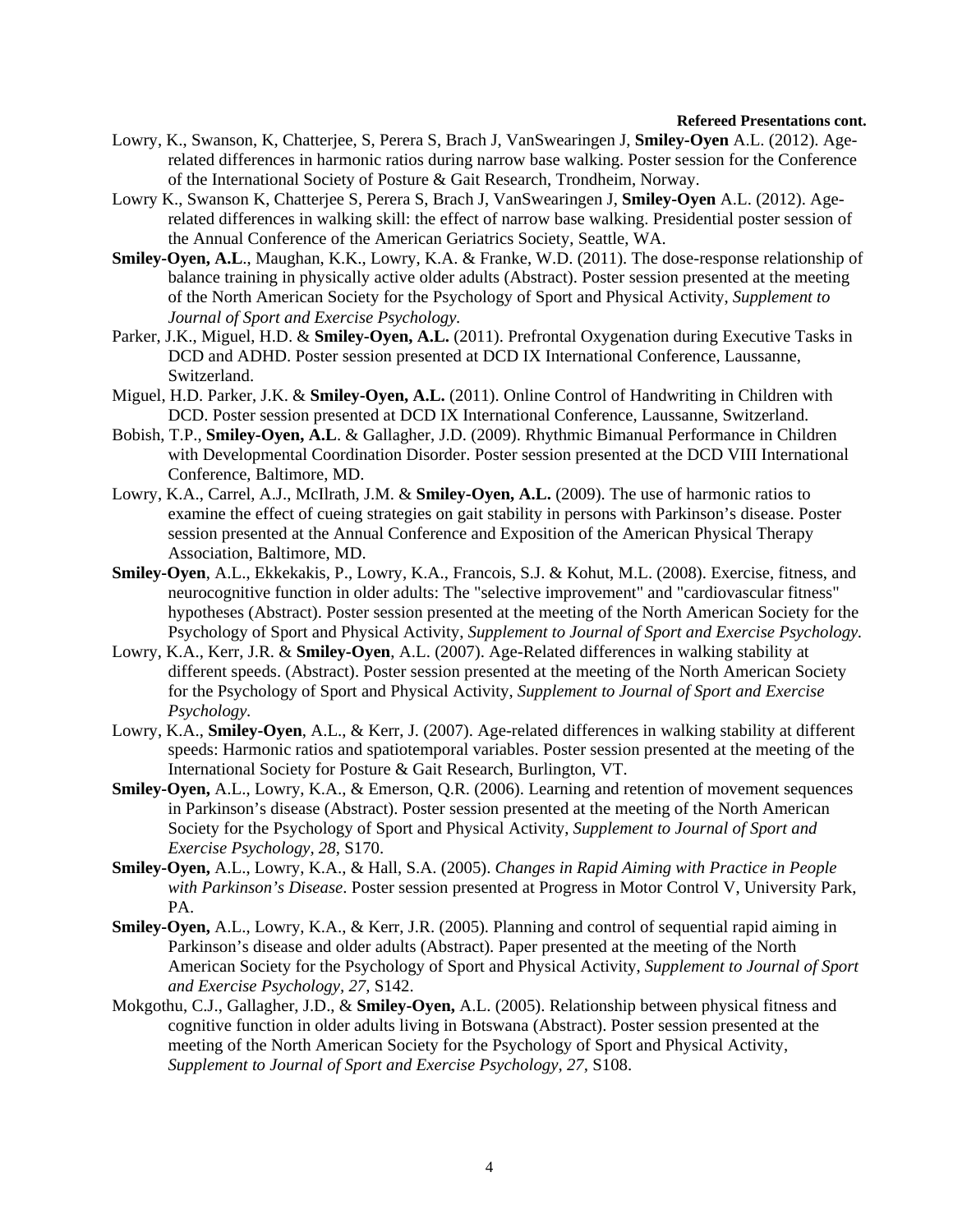#### **Refereed Presentations cont.**

- Wells, C.L., **Smiley-Oyen,** A.L., & Dauber, J.H. (2003). Psychomotor skill in lung transplant recipients: choice reaction time (Abstract). *Cardiopulmonary Physical Therapy Journal, 14, 19.* (Received 2004 Cardiopulmonary Research Platform Award.)
- **Smiley-Oyen,** A.L. & Lowry, K.A. (2003). Changes in rapid aiming with practice in people with Parkinson's disease (Abstract). Poster session presented at the meeting of the North American Society for the Psychology of Sport and Physical Activity, *Supplement to Journal of Sport and Exercise Psychology, 25*, S124.
- Bobish, T., Gallagher, J.D., & **Smiley-Oyen,** A.L. (2003). Bimanual coordination in children with Developmental Coordination Disorder (Abstract). Poster session presented at the meeting of the North American Society for the Psychology of Sport & Physical Activity, *Supplement to Journal of Sport &Exercise Psychology, 25*, S29.
- Sanders, K., Gallagher, J.D., & **Smiley-Oyen,** A.L. (2003). Bimanual coordination of children with Developmental Coordination Disorder: A test of inter-hemispheric integration (Abstract). Poster session presented at the meeting of the North American Society for the Psychology of Sport and Physical Activity, *Supplement to Journal of Sport and Exercise Psychology, 25*, S116.
- Hindawi, O.S., Thomas, K.T., **Smiley-Oyen,** A.L., Engelhorn, R., & Thomas, J.R. (2003, April). *Developmental Changes in Cognitive and Motor Time*. Poster session presented at the meeting of the American Alliance for Health, Physical Education, Recreation and Dance, Philadelphia, PA.
- Wells, C.L., Stilley, C., & **Smiley-Oyen**, A.L. (2003). Cognitive function in lung transplant recipients (Abstract). *Cardiopulmonary Physical Therapy Journal, 14*, 20. (Received 2003 Cardiopulmonary Research Platform Award.)
- Gallagher, J.D., **Smiley-Oyen,** A.L., & Lowry, K.A**.** (2002). Differences in walking balance for persons with and without Alzheimer's disease (Abstract). Poster session at the meeting of the North American Society for the Psychology of Sport and Physical Activity, *Supplement to Journal of Sport and Exercise Psychology, 24*, S56.
- Mogothu, C., Gallagher, J.D., & **Smiley-Oyen,** A.L. (2002). Relationship of fitness level and cognitive function in children from Botswana (Abstract). Poster session presented at the meeting of the North American Society for the Psychology of Sport and Physical Activity, *Supplement to Journal of Sport and Exercise Psychology, 24*, S97.

#### **Scientific Presentations (since 2002)**

- Parker, JKL, Miguel, H., Smiley-Oyen, A.L. (2012). Prefrontal right and left hemisphere activation during executive tasks in children with developmental coordination disorder: A NIRS study. Poster session presented at the meeting of the Society of Neuroscience, New Orleans, LA.
- Lowry, K.A., Carrel, A.J., McIlrath, J.M., **Smiley-Oyen**, A.L. (2011). The Use of Harmonic Ratios to Examine the Effect of Cueing Strategies on Gait Stability in Persons with Parkinson's Disease. Poster session presented at the Annual Research Poster Day, Aging Institute, University of Pittsburgh.
- **Smiley-Oyen, A.L.**, Lowry, K.A., Hall, S.A., Bloedel, J.R. (2009, Oct.). F*orce Generation, Retention, and Transfer after Extensive Practice in Parkinson's and Aging.* Poster session presented at the meeting of the Society of Neuroscience, Chicago, IL.
- Carrel, A. J., Lowry, K.A., Russell, J.M., & **Smiley-Oyen**, A.L. (2006, Oct.). *Use of Harmonic Analysis to Assess Gait in Parkinson's Disease.* Poster session presented at the meeting of the Society of Neuroscience, Atlanta, GA.
- Lowry, K.A., **Smiley-Oyen,** A.L., & Gallagher, J.D. (2004, Oct.). *Walking Stability in Persons with and without Alzheimer's Disease*. Poster session presented at the meeting of the Society of Neuroscience, San Diego, CA.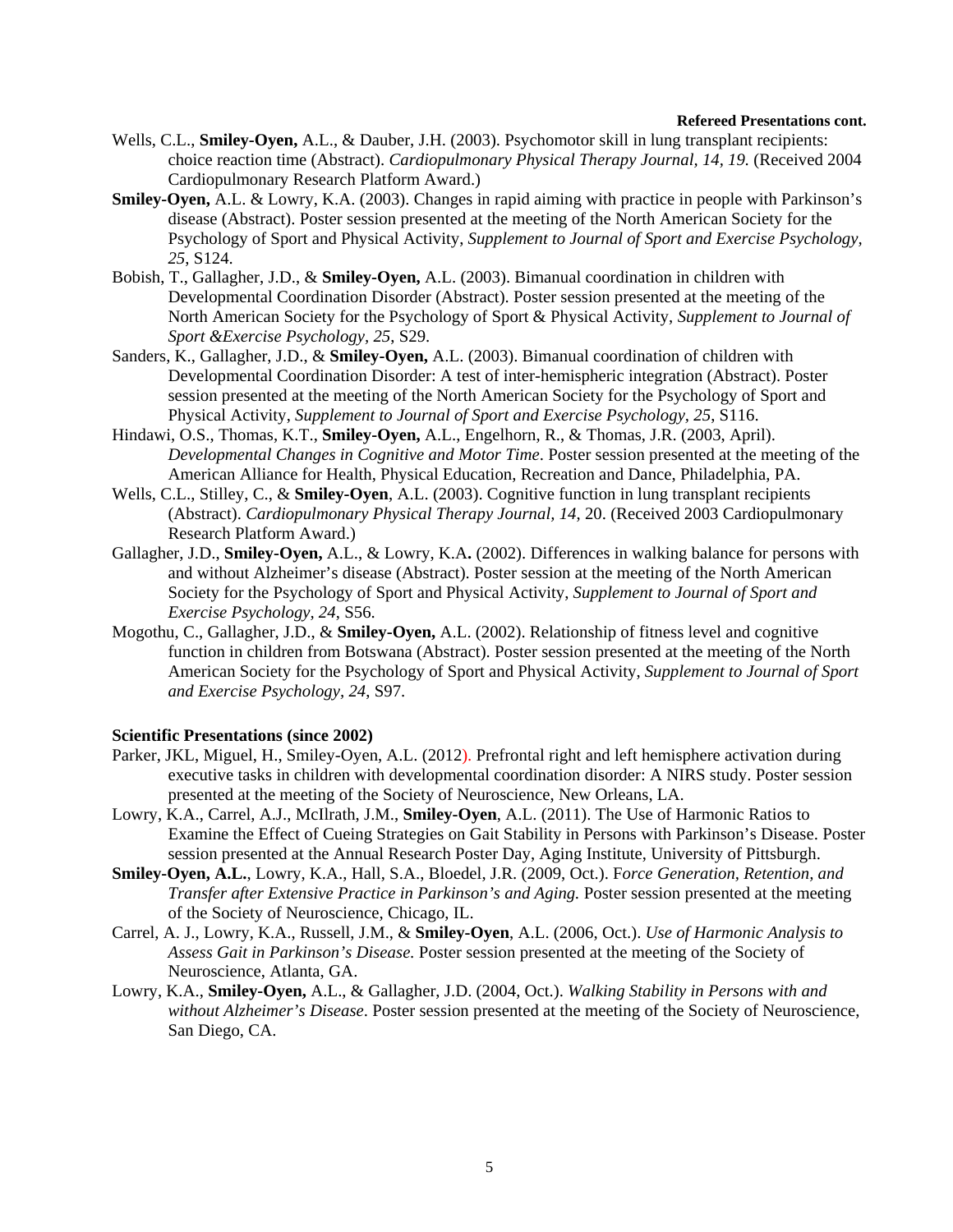## **Teaching: Courses**

Graduate Motor Development (1994, 2009)

Graduate/Upper level undergrad: Neural Basis of Human Movement (1997, 1999, S 2003-present) Graduate: Motor Control and Learning (19993-1996, 1998, 2004, 2006, 2009)

Graduate Seminar: Motor Control (1997-00, 2004), Topics: Aging Gracefully; Developmental Coordination Disorder; Movement Disorders; Neural Plasticity

Graduate Seminar: Scientific Writing (summer 2007, F 2010)

Motor Control and Learning (undergraduate) (1986-87; 1993-present)

Biomechanics (undergraduate) (1996-00)

Psychomotor Development (undergraduate) (1986-87; 1994-95)

Guest lecturer at Iowa State in the following courses

- 1) Kin 252: Introduction in Kinesiology (Motor Control/Learning)
- 2) Kin 350: Human Diseases (Neurological Diseases)
- 3) Kin 462: Medical Aspects of Exercise (Parkinson's Disease)
- 4) Kin/BMS/ANS 549: Advanced Mammalian Physiology I (Neuromotor Control), (F 2006-10)

Presentations in graduate seminars: Doctoral Seminar in Kinesiology; Gerontology Seminar; Neuroscience Seminar; Cognitive Seminar in Psychology; Medical Aspects of Exercise

Coordinator for Kin 615: Doctoral Seminar (2005-2011)

# **Teaching: Mentoring**

*Ph.D. Major Professor:*

Jennifer Lange Parker (current, Kinesiology & Neuroscience)

Yanlong Song (current)

Kira Werstein (co-major advisor), Ph.D. (2012), postdoctoral fellow and lecturer, Iowa State University Kristin Lowry, Ph.D., P.T. (2010), Postdoctoral Research Fellow, Division of Geriatric Medicine, Univ. of Pittsburgh, Pittsburgh, PA

Tasia Bobish, Ph.D., P.T. (2003), Clinician, Center for Assistive Technology, Univ. of Pittsburgh, Pittsburgh, PA

Christine Wells, Ph.D., P.T. (2002), Adjunct Assistant Professor, Univ. of Maryland, School of Medicine, Department of Physical Therapy & Rehabilitation Science, Baltimore, MD

*MS Major Professor (with thesis):* N Meier (2012, co-major); J. Parker (2012), H. Miguel (2011), T. Robinson (2011), S. Ranjan (2011); S. Chatterjee (2010); K. Maughan (2008); C. Reed (2007), A. Carrel (2007), S. Hall (2005), K. Sanders (2003), K. Lowry (2001), H. Cheng (1999), T. Bobish (1999)

*MS Major Professor (creative component):* S. Anderson (current); N. Saini (2011); S. Smalley (1999), M. Murray (1999), D. LaSota (1998)

- *PhD POS committee member:* H. Buddhadev (current), R. Suvorov (current, Applied Linguistics and Technology), Thomas Kelly (current, Educational Leadership), A. Carrel (2012, Neuroscience), A. Ghosh (2012, Neuroscience), S. Coates (2011), K. Stevermer (2010); S. Meardon (2009); B. Edwards (2009); J. Thomas (2008); N. Johannsen (2007); S. Zbarska (2007, Neuroscience); R. Joens-Matre (2006); A. Ramos (2006, Psychology & Neuroscience); K. Steinhauer (Communication Sciences & Disorders, 2000); A. DeOlivra (1997)
- *MS POS committee member:* T. Insko (current, Higher Education), M. Tschempl (2009), J. Bennett (2005, Human Development and Family Studies, Gerontology minor), M. Skaug (2002, Psychology)
- *Undergraduate Honor's thesis advisor:* K. Lee (current); A. Roush (2012); S Hallek (2011); A. Shedek (2011); K. Williams (2011); A. Jochims<sup>§</sup> (2010), K. Swanson<sup>§</sup> (2009), A. Walk (2008), L. Thompson\* (2008), N. Lokenvitz (2007), K. Wiegert (2007), A. Sulewski (2007), J. Russell\* (2006), S. Stamm (2005)

*\*Honors thesis selected for "Research in the Capitol";* \$ *judged "best" College of Human Sciences*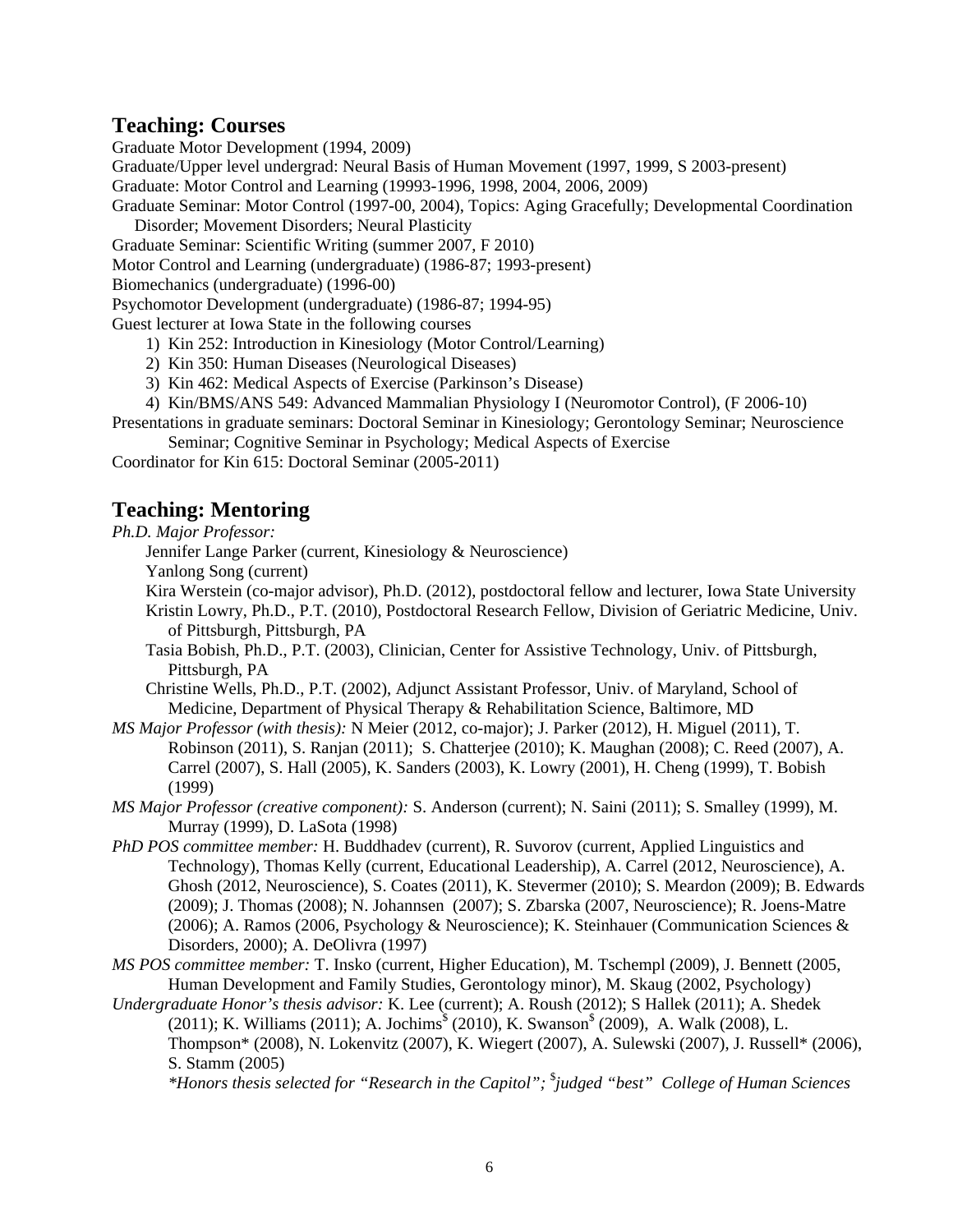#### **Teaching: Mentoring cont.**

*Preparing Future Faculty Mentor:* Meghan Gillette, Human Development and Family Studies (2012), Kira Werstein, 2011-12; Kate Stafford, 2010-12; Stacey Meardon, 2006-07; Krystal Detweiler, Neuroscience, 2006-07 *Faculty Mentoring of Junior Faculty:* Amy Welch (2007-10)

### **Service**

*Department of Kinesiology*  Chair, Graduate Executive Committee, 2007-13; Member, 2000-07 Member, Kinesiology Executive Committee, 2007-2013 Member, faculty search committees, 2012-13, 2011-12; 2010-11; 2007-08; 2004-05.; 2001-02 Chair, Awards Committee, 2007-08, 2004-05, Member, 2005-07, 2003-04 Chair, Strategic Plan Committee, 2006-07 Chair, Minority Student Recruitment Committee, 2002-2008 Member, Pease Family Scholar Committee, 2002-04 Member, faculty representative for Athletic Training Re-certification Site Visit, 2010-2011, 2005-06

*College of Human Sciences (CHS)* 

Member, Research and Graduate Education Committee, CHS, 2007-2013

Member, CHS Faculty Senate Caucus, 2007-present

Member, CHS Budget Advisory Committee, 2012-present

Member, Awards Committee, College of Human Sciences, 2005-07; College of Education 2004-05

Member, Professional Development Committee, College of Human Sciences, 2006-07; College of Education, 2001-05

Member, Recruitment and Retention Committee, College of Education, 2003-05

#### *Iowa State University*

Chair, Faculty Development and Administrative Relations Council, 2010- present; member 2008-2010 Member, University Faculty Senate, 2008-present

Member, Curriculum Committee, Graduate Neuroscience Program, 2013-present

Member, The Program for Women in Science and Engineering Advisory Board, 2007- present

Member, Gerontology Advisory Committee, Gerontology Program, 2003-09

Faculty Panel Member, University Orientation for Students & Families, 2005-08, 2011-13

Faculty Participant, Destination Iowa State, *Your Passport to Success* (freshman), 2007, 2009-11

Member, Admissions Committee, Graduate Neuroscience Program, 2001-03

### *National*

Associate Editor, Research Quarterly for Exercise and Sport (Motor Behavior), 2011- present

Secretary-Treasurer, North American Society for the Psychology of Sport and Physical Activity (NASPSPA), 2006-08

Reviewer, Motor Learning and Control: Concepts and Applications by R.A. Magill, 2005.

Reviewer, Graduate Student Research Grant program, NASPSPA, 2004-05

Reviewer, NIH Study Review, Special Emphasis Panel (Cognition & Perception, Language & Communication), 2004

Chair, Motor Learning and Control Research Program, NASPSPA Conference, 2001

### *Community Service/Outreach*

Speaker, "Brain and Behavior: Get Active, Stay Active!" Osher Lifelong Learning Institute at ISU, S 2011 Speaker, "Get Active, Stay Active – Keeping the Brain Healthy," Extension conference, F 2008 Participant, Nutrition and Wellness Research Center Open House, F 2007